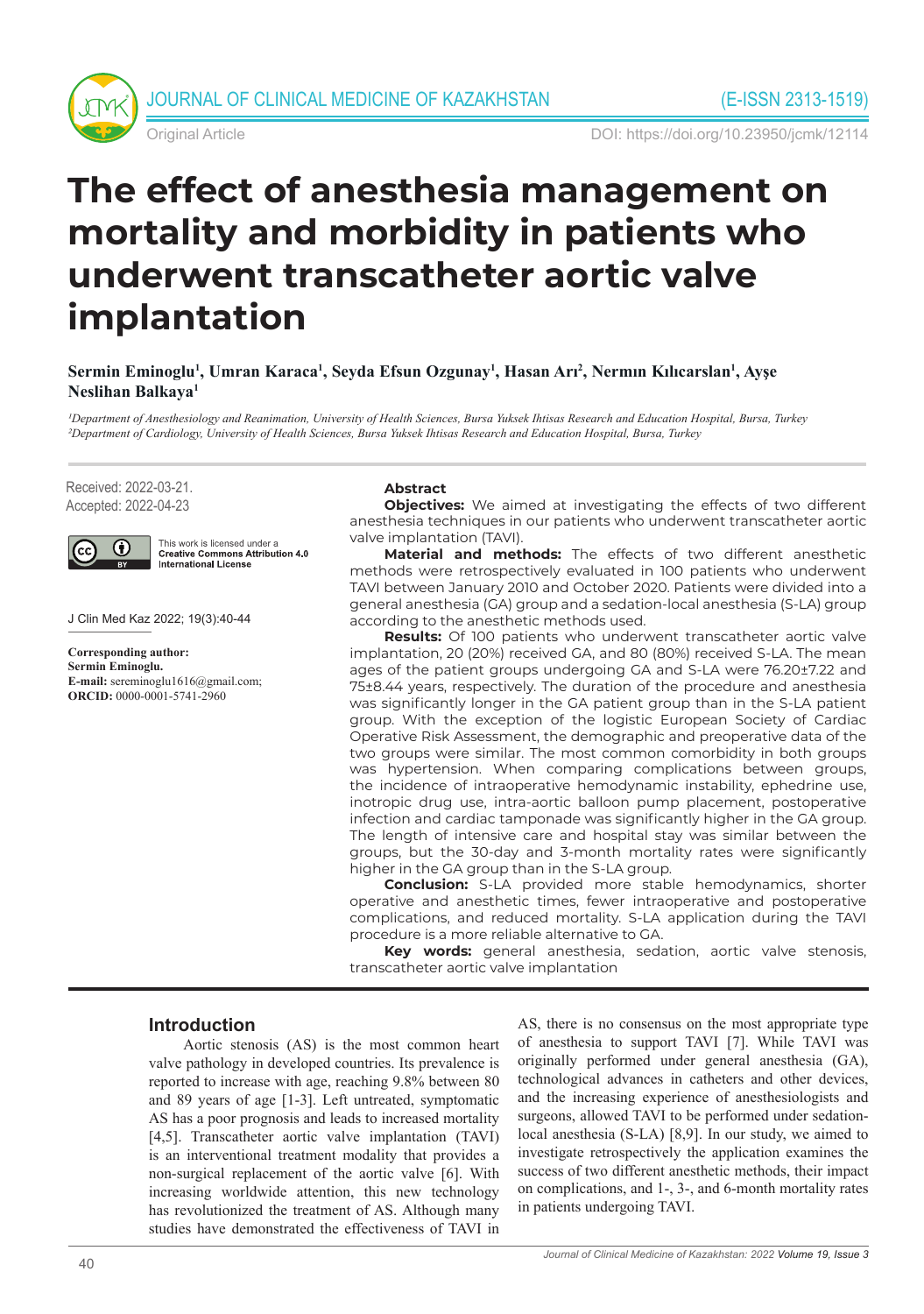## **Material and methods**

Local Ethics Committee approval (2011-KAEK-25 2020/10-16) was obtained for this study, which was conducted to evaluate patients who underwent TAVI between January 2010 and October 2020. The study was conducted in accordance with the principles of the Helsinki Declaration and included patients over 18 years of age undergoing TAVI under GA or S-LA. Patients who had pre-procedure cardiac arrest required open-heart surgery during and after TAVI, and patients under 18 years of age with missing data were excluded from the study. Data were collected retrospectively from patient charts, hospital automation systems, and anesthesia follow-up charts. The patients were divided into two groups GA and S-LA groups according to the anesthetic method used. Patient demographics, comorbidities, American Society of Anesthesiologists (ASA) Physical Status Classification, European Society of Cardiac Operative Risk Assessment (EuroSCORE) or Society of Thoracic Surgeons (STS) scores, ejection fraction (EF), anesthesia method, anesthesia and operative time, type of aortic valve used, site of catheterization, hemodynamic data, need for inotropic drugs, length of ıntensive care unite (ICU) and hospital stay, the incidence of complications, and mortality rates were recorded. Data on 1-, 3-, and 6-month mortality rates were obtained from hospital records, telephone contacts, and civil registration offices. Since all data were collected retrospectively and managed anonymously, patient consent was not required.

At our hospital, the TAVI procedure is approved by a committee consisting of a cardiologist, a cardiac surgeon, and an anesthetist. The severity of aortic stenosis is determined by transthoracic echocardiography. In the preoperative anesthesia assessment, detailed medical history, comorbidity, physical examination, laboratory and consultation results, ASA, logistics EuroSCORE and STS score results are evaluated.

The TAVI procedure is performed in our hospital's angiography unit under sterile conditions and accompanied by fluoroscopy. The type of anesthesia to be performed is decided based on the evaluation of the GA or S-LA, the general condition of the patient, and the details of the procedure. For GA applications, the anesthetic agent may change. Generally, midazolam, fentanyl, propofol and ketamine hydrochloride in induction; Rocuronium is also preferred as a muscle relaxant. Sedation is with fentanyl and midazolam. An intraoperative reduction in systolic blood pressure greater than 25% from baseline or less than 90 mmHg was considered hypotension. Fluid therapy is used for low blood pressure. If there is no response, infusions of ephedrine, norepinephrine, and dobutamine are scheduled according to the patient's hemodynamic status. The transfemoral approach is preferred in most patients. Subclavian/ axillary, transaortic, and transapical approaches are alternative approaches in patients unsuitable for the transfemoral approach. The most common valves are the Edwards family (Edwards Lifesciences, Irvine, USA), the Medtronic family (Medtronic, Minnesota, USA), and the Portico valve (St. Jude Medical Inc., USA). At the end of the procedure, all patients are transferred to the ICU.

## **Statistical analysis**

The statistical analyses of the study were carried out using the SPSS 21 (IBM Corp. Released 2012. IBM SPSS Statistics for Windows, Version 21.0. Armonk, NY: IBM Corp.). Data with and without normal distribution were presented with, respectively, the mean  $\pm$  standard deviation and the median (25-75%). Categorical variables were presented with numbers and

percentages. For group comparisons, and frequency comparisons in categorical variables the chi-square test were used. The independent sampling test was used for comparing the mean values of the continuous variables. The nonparametric Mann-Whitney test was used for comparison of the median values. A p-value of <0.05 was accepted for statistical significance.

#### **Results**

The data of a total of 115 TAVI patients were analyzed. Two patients who had cardiac arrest, 2 patients who underwent cardiac surgery during the procedure, and 11 patients with incomplete mortality data were excluded from the study. S-LA (n=80) ve GA (n=20) patients who underwent the TAVI procedure were evaluated for the anesthesia methods. The clinical and demographic data of the patients before and during the procedure are presented in Table 1.

| Table 1<br>Patients' demographic features. |                 |                   |         |  |  |
|--------------------------------------------|-----------------|-------------------|---------|--|--|
| Variable                                   | Group 1 (n=80)  | Group $2(n=20)$   | P       |  |  |
| Age, years                                 | 76,5(71-82)     | 75(73-82)         | 0,841   |  |  |
| Gender, n (%)                              |                 |                   |         |  |  |
| Female                                     | 39(48,8)        | 9(45,0)           | 0,764   |  |  |
| ASA, n (%)                                 |                 |                   |         |  |  |
| III                                        | 60(75,0)        | 12(60,0)          | 0,181   |  |  |
| IV                                         | 20(25,0)        | 8(40,0)           | 0,181   |  |  |
| Smoking, n (%)                             | 25(31,3)        | 8(40,0)           | 0,457   |  |  |
| EF,(mean±SD)                               | 47,16±11,95     | $41,25 \pm 16,61$ | 0,072   |  |  |
| Disease diagnosis, n (%)                   |                 |                   |         |  |  |
| Aortic stenosis                            | 53(66,3)        | 27(33,8)          | 0,916   |  |  |
| Aortic stenosis-CAD                        | 13(65,0)        | 7(35,0)           | 0,916   |  |  |
| Logistic                                   | 23,21±11,04     | 30,00±19,93       | 0,043   |  |  |
| EuroSCORE,(mean±SD)                        |                 |                   |         |  |  |
| STS risk                                   | $6,71 \pm 6,18$ | $5,21\pm3,79$     | 0,303   |  |  |
| score,(mean±SD)                            |                 |                   |         |  |  |
| Operation duration, min                    | 95,68±22,17     | 116,26±24,48      | < 0.001 |  |  |
| Total anesthesia time,<br>min              | 107,12±22,95    | 134,75±33,96      | < 0,001 |  |  |
| Valve type, n (%)                          |                 |                   |         |  |  |
| Edwars-Sapien valve                        | 22(27,5)        | 7(35,0)           | 0,509   |  |  |
| Medtronic-core valve                       | 37(46,3)        | 8(40,0)           | 0,615   |  |  |
| Portico St. Jude valve                     | 21(26,3)        | 5(25,0)           | 0,909   |  |  |
| TAVI route, n(%)                           |                 |                   |         |  |  |
| Right transfemoral                         | 63(78,8)        | 19(95,0)          | 0,091   |  |  |
| Left transfemoral                          | 15(18,8)        | 1(5,0)            | 0,134   |  |  |
| Right subclavian                           | 1(1,3)          | 0(0,0)            | 0,615   |  |  |
| Left Subclavian                            | 1(1,3)          | 0(0,0)            | 0,615   |  |  |
| Length of stay in the ICU<br>(days)        | $1(1-2)$        | $4(3-5)$          | 0,092   |  |  |
| Length of stay in<br>hospital (days)       | $2(1-3)$        | $4(2-9)$          | 0,854   |  |  |
| 30-day mortality                           | 4(5,0)          | 5(25,0)           | 0,005   |  |  |
| 3-month mortality                          | 8(10,0)         | 6(30,0)           | 0,021   |  |  |
| 6-month mortality                          | 16(20,0)        | 7(35,0)           | 0,154   |  |  |

The results are expressed as: median (25-75), mean and standard deviation (SD), number (n) and percent (%).

Chi-square Test, Mann-Whitney U Test,

The median age of the patients was 76 (48-94) years. The patients did not differ significantly with respect to age, gender, ASA, EF, and the STS score. In the GA group, the mean Logistic EuroSCORE (30.00±19.93), duration of the operation (116.26±24.48 min.) and duration of anesthesia (134.75±33.96 min.) were significantly higher ( $p=0.043$ ,  $p<0.001$  and  $p<0.001$ ,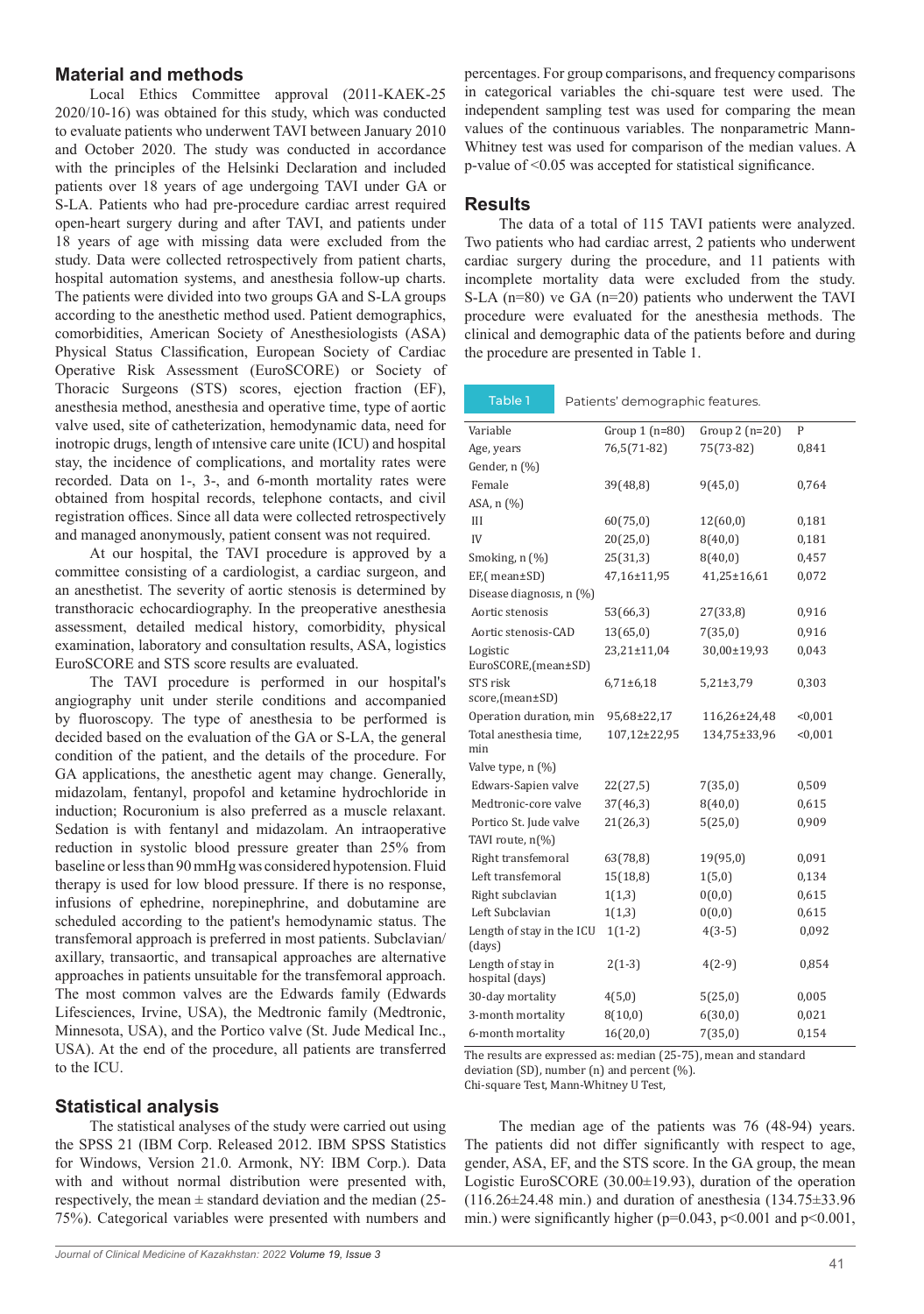Table 2 Distribution of comorbidities and laboratory by groups

| Variable                                                                                                           | Group 1<br>$n = 80$                                                       | Group 2<br>$n = 20$                                                      | P                                                           |
|--------------------------------------------------------------------------------------------------------------------|---------------------------------------------------------------------------|--------------------------------------------------------------------------|-------------------------------------------------------------|
| Comorbidity n (%)<br>HT<br>DМ<br>COPD<br><b>CVD</b><br>Kidney diseases<br>Coronary artery disease<br>Heart failure | 61(76,3)<br>30(37,5)<br>8(10,0)<br>5(6,3)<br>5(6,3)<br>33(41,3)<br>7(8,8) | 11(55,0)<br>9(45,0)<br>5(25,0)<br>0(0,0)<br>1(5,0)<br>8(40,0)<br>3(15,0) | 0,058<br>0,539<br>0,074<br>0,251<br>0,833<br>0,919<br>0,405 |
| Hemogram<br>Preoperative<br>Postoperative                                                                          | $11,12\pm2,13$<br>$10,26\pm2,67$                                          | $11,92\pm2,49$<br>$10,02{\pm}4,08$                                       | 0,154<br>0,747                                              |
| Hematocrit<br>Preoperative<br>Postoperative                                                                        | 33,18±5,53<br>31,04±7,45                                                  | 34,43±6,44<br>29,97±11,22                                                | 0,384<br>0,607                                              |
| <b>BUN</b><br>Preoperative<br>Postoperative                                                                        | 28,01±13,53<br>28,08±14,87                                                | 21,40±10,92<br>21,15±13,01                                               | 0,046<br>0,060                                              |
| Creatine<br>Preoperative<br>Postoperative                                                                          | $1,18\pm0,43$<br>$1,12\pm0,44$                                            | $1,12\pm0,48$<br>$0.92 \pm 0.51$                                         | 0,570<br>0,098                                              |

The results are expressed as: mean and standard deviation (SD), number (n) and percent  $(\% )$ .

**HT:**Hypertantion, **DM:**Diabetes Mellitus, **COPD:**Chronic Obstructive

Pulmoner Disease, **CVD:**Cerebrovacular disease, **BUN:** Blood Urea Nitrogen



|                                 | Group 1  | Group 2  | P       |
|---------------------------------|----------|----------|---------|
| Intraoperative, n (%)           |          |          |         |
| Hemodynamic instability         | 7(8,8)   | 10(50,0) | < 0.001 |
| Ephedrine use                   | 6(7,5)   | 9(45,0)  | < 0.001 |
| Use of inotropic drugs          | 4(5,0)   | 9(45,0)  | < 0.001 |
| NTG use                         | 1(1,3)   | 0(0,0)   | 0,615   |
| Temporary pacemaker application | 79(98,8) | 19(95,0) | 0,284   |
| Permanent pacemaker application | 10(12,5) | 4(20,0)  | 0,387   |
| <b>IABP</b> insertion           | 0(0,0)   | 2(10,0)  | 0,004   |
|                                 |          |          |         |
| Postoperative, n (%)            |          |          |         |
| Bleeding                        | 1(1,3)   | 1(1,3)   | 0,284   |
| Paravalvular leak               | 1(1,3)   | 0(0,0)   | 0,615   |
| Neurological dysfunction        | 2(2,5)   | 1(5,0)   | 0,558   |
| Infection                       | 0(0,0)   | 1(5,0)   | 0,044   |
| Process site infection          | 3(3,8)   | 1(5,0)   | 0,799   |
| Process site hematoma           | 7(8,8)   | 2(10,0)  | 0,861   |
| Procedure site pseudoaneurysm   | 3(3,8)   | 1(5,0)   | 0,799   |
| Renal dysfunction               | 1(1,3)   | 0(0,0)   | 0,615   |
| Myocardial infarction           | 3(3,8)   | 2(10,0)  | 0,251   |
| Cardiac tamponade               | 0(0,0)   | 2(10,0)  | 0,004   |

The results are expressed as: number (n) and percent (%).

NTG: Nitroglycerin, IABP: İntraaortic Balloon Pump

respectively). In both the GA and the S-LA groups the right femoral approach and the Medtronic valve were used most frequently. The groups did not differ significantly in terms of ICU and hospital stay but the 30-day and 3-month mortality rates were significantly higher in the GA group of patients (p=0.005) and p=0.021, respectively). The preoperative and postoperative laboratory investigation results and comorbidities of the two groups are shown in Table 2. The preoperative blood urea nitrogen (BUN) was significantly higher (p=0.046) in the SA group. The most frequently found comorbidity was hypertension in both groups. The intraoperative and postoperative recorded complications of the S-LA and GA groups of patients are compared in Table 3. The results on intraoperative hemodynamic

instability, ephedrine use, inotropic medication use and intra aortic balloon pump (IABP) fitting, postoperative infection, and cardiac tamponade were significantly higher in the GA group of patients (p<0.001, p<0.001, p<0.001, p=0.004, p=0.044 ve p=0.004, respectively).

#### **Discussion**

In our study, in which we retrospectively analyzed the data of patients who underwent TAVI with the diagnosis of severe AS, according to the anesthesia method; in the GA group, the mean logistic EuroSCORE was significantly higher, and the operation and anesthesia times were significantly longer. There was no difference between the groups in intensive care and hospital stay, but the 30-day and 3-month mortality rates were found to be significantly higher in the GA group than in the S-LA group.

Severe AS is a common degenerative valve disease in the elderly patient group with a high incidence of mortality. TAVI, which has been applied as a noninvasive method in patients with high surgical risk in recent years, has become an alternative to surgical aortic valve replacement [10]. In the PARTNER study (Placement of aortic transcatheter valves, multi-center study) [11], it was stated that the procedure is an effective and safe treatment. In TAVI procedures, anesthesia applications vary depending on the experience of the team, the patient's systemic comorbidities, and the approach techniques are chosen for valve implantation [11,12]. Various anesthesia methods such as GA, S-LA, or regional anesthesia have been defined for TAVI applications [13]. In our study, S-LA was preferred in 80 (80.00%) of 100 patients and GA was preferred in 20 (20.00%) patients (Table 1).

Büyükçoban et al. [14] and Çakıer et al. [15] reported the mean age of patients who underwent TAVI as 78.25±8.24 and 78.19±6.90, respectively. In our study, the mean age was 75.99±7.83 years and was consistent with the literature. Comorbidities such as advanced age are also important in increasing the surgical risk score and determining the type of anesthesia to be administered to patients. Although there was no difference between the groups in our study, hypertension was the most common comorbidity. This result was similar to many studies [14,15].

Preoperative surgical risk assessment in patients with severe AS is made according to Logistic EuroSCORE and STS risk scoring. While there was no difference between STS scores in our patients, the logistic EuroSCORE value was significantly higher in GA patients than in S-LA patients (30.00±19.9,  $23.21 \pm 11.04$ ,  $p=0.04$ , respectively). In many studies, it has been stated that GA with a high EuroSCORE value increases the risk of mortality and therefore S-LA should be preferred [16]. In our study, 30-day and 3-month mortality rates were found to be high in GA patients and this result was consistent with the literature. However, there are studies indicating that GA facilitates the management of hemodynamic instability in patients with a high EuroSCORE value and is an appropriate anesthesia method to enable the surgical team to work more comfortably [17]. On the other hand, technological developments and the increasing experience and experience of the team have brought S-LA applications to the fore in TAVI patients. In the literature, it has been stated that the transfemoral approach is a factor in the choice of anesthesia [17]. In our study, the transfemoral approach was used in 97.6 % of S-LA patients. While the TAVI procedure is preferred over surgery in high-risk patients because of its less invasiveness, it is stated that performing anesthesia with S-LA instead of GA may be beneficial for the patient [18]. Many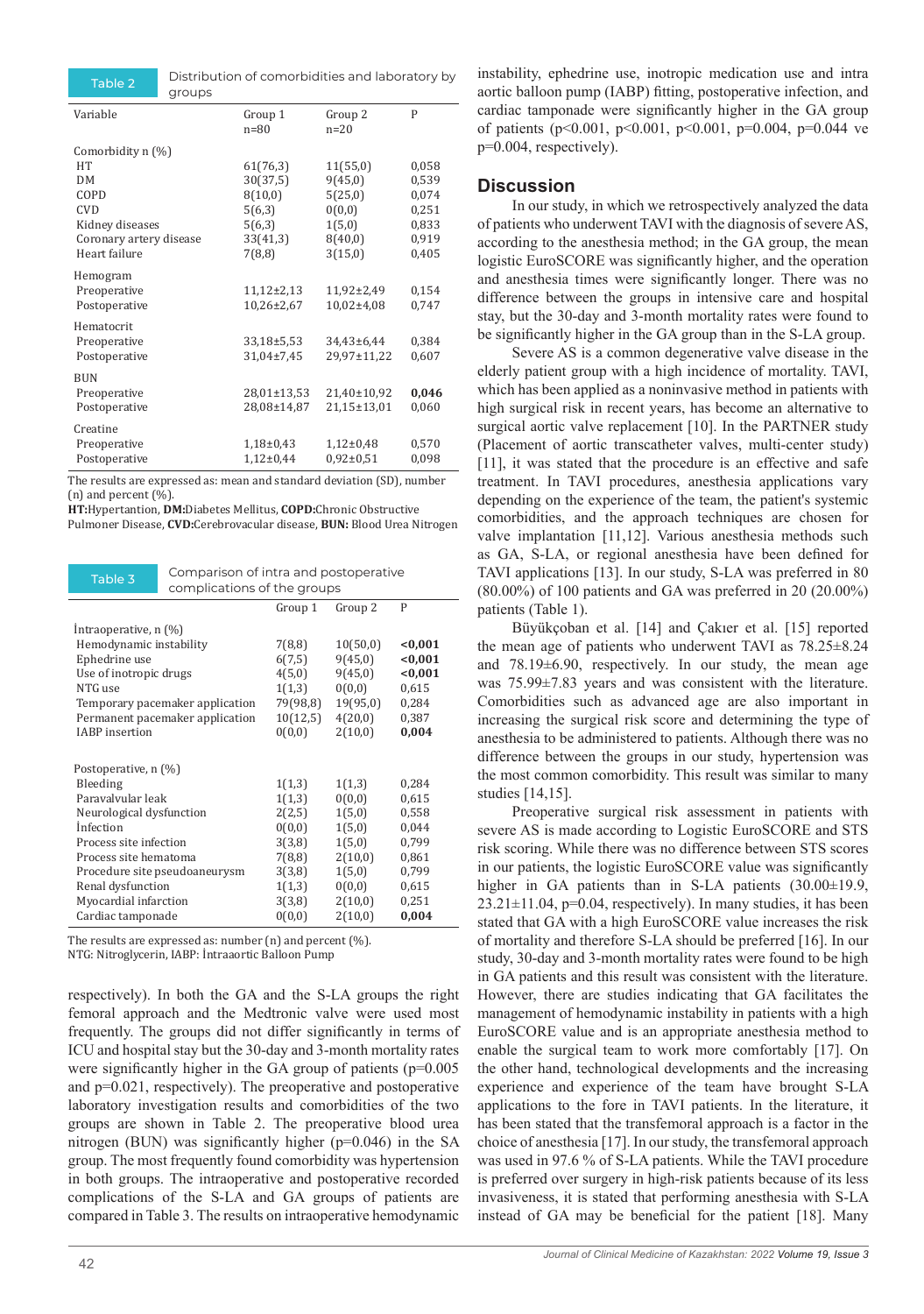studies have reported that patients who underwent GA showed longer processing times compared to the LA group [11,12]. In this study, the duration of the procedure and the anesthesia of the patients in the GA group were significantly longer than in the S-LA group.

In general, patients before TAVI may be hypovolemic due to diuretic and vasodilator treatments that can be applied, and the cardiac depressant effects of anesthetic drugs used in GA may cause hemodynamic instability [19]. For these reasons, some publications have noted that the use of vasopressors and inotropic agents is more common during GA [19,20]. According to the results of our study, intraoperative hemodynamic instability, ephedrine use, and inotropic drug use were highest in the GA group.

Some complications that may occur during and after the TAVI procedure have been reported in the literatüre [15,21]. Villablanca et al. [21] stated that there was no difference in complications such as cardiovascular mortality, stroke, permanent pacemaker requirement, vascular complications, and annular rupture in GA and S-LA applications in TAVI procedure. Cakier et al. [15] compared anesthesia methods in TAVI procedure and found no difference in terms of complications such as minor vascular complications, sepsis, pneumonia, acute renal failure, infection, and cerebrovascular disease. However, they reported that it was higher in the group that underwent GA due to complications such as sudden rupture of the procedure and cardiac tamponade. In our patients, postoperative cardiac tamponade and infection were found to be significantly higher in the GA group with IABP insertion during the TAVI procedure.

There are many studies in the literature that have evaluated ICU and hospital lengths of stay and 30-day mortality after anesthesia management for TAVI procedures [21-23]. In these studies, it was stated that S-LA significantly shortened the length of stay in the ICU and hospital, and the 30-day mortality rate was lower than GA. In a few studies, no difference was found

in the 30-day mortality rate in the comparison of GA and S-LA in the TAVI procedure [24,25]. In our study, in contrast to the literature, no difference was found between the groups in terms of ICU and hospital length of stay and 6-month mortality, while 30-day and 3-month mortality rates were significantly lower in the S-LA group. The low number of patients undergoing GA may be the reason why we could not find a difference in ICU and hospital stays.

Our study had several limitations. This study was singlecenter, retrospective, and had a relatively small sample size. The other limitation is that the group of patients in S-LA is much larger than the group in GA. In terms of the effect of the anesthesia method on mortality and complications, there is a need for further studies with an equal or higher number of patients. Another limitation is that cost-effectiveness was not included in the study. However, we think sharing experiences with 100 patients is also important to contribute to the literature.

## **Conclusion**

We compared the effects of two different anesthesia techniques in 100 patients who underwent transcatheter valve implantation. We found more stable hemodynamics, shorter operative and anesthetic times a reduced number of intraoperative and postoperative complications with reduced mortality in patients that underwent S-LA. S-LA application during the TAVI procedure is a more reliable alternative to GA.

**Disclosures:** There is no conflict of interest for all authors.

**Acknowledgements:** None.

**Funding:** None.

## **References**

- 1. Eveborn GW, Schirmer H, Heggelund G, Lunde P, Rasmussen K. The evolving epidemiology of valvular aortic stenosis. the *Tromsøstudy. Heart.* 2013;99(6):396-400. https://doi.org/10.1136/heartjnl-2012-302265
- 2. Sever K, Konukoglu O, Yildirim O, Kilercik H, Mansuroglu D. Sutureless Aortic Valve Replacement. *J Coll Physicians Surg Pak*. 2021;31(08):891-96 https://doi.org/10.29271/jcpsp.2021.08.891
- 3. Otto CM, Prendergast B. Aortic-valve stenosis-from patients at risk to severe valve obstruction. *N Engl J Med.* 2014;371(8):744-56. https://doi.org/10.1056/NEJMra1313875
- 4. Dichtl W, Alber HF, Feuchtner GM, Hintringer F, Reinthaler M, Bartel T. et al. Prognosis and risk factors in patients with asymptomatic aortic stenosis andtheir modulation by atorvastatin (20mg). *Am J Cardiol.* 2008;102(6):743-48. https://doi.org/10.1016/j.amjcard.2008.04.060
- 5. Bach DS, Siao D, Girard SE, Duvernoy C, McCallister Jr BD, Gualano SK. Evaluation of patientswith severe symptomatic aortic stenosis who do not undergoaortic valve replacement: the potential role of subjectively over estimated operative risk. *Circ Cardiovasc Qual Outcomes.* 2009;2(6):533-39. https://doi.org/10.1161/CIRCOUTCOMES.109.848259
- 6. Cribier A, Eltchaninoff H, Bash A, Borenstein N, Tron C, Bauer F. et al. Percutaneous transcatheter implantation of an aortic valve prosthesis for calcific aortic stenosis: first human case description. *Circulation.* 2002;106(24):3006-8. https://doi.org/10.1161/01. cir.0000047200.36165.b8
- 7. Klein AA, Skubas NJ, Ender J. Controversies and complications in the perioperative management of transcatheter aortic valve replacement. *Anesth Analg*. 2014;119(4):784-98. https://doi.org/10.1213/ANE.0000000000000400
- 8. Yamamoto M, Meguro K, Mouillet G, Bergoend E, Monin JL, Lim P. et al. Effect of local anesthetic management with conscious sedation in patientsundergoing transcatheter aortic valve implantation. *Am J Cardiol.* 2013;111(1):94-99. https://doi.org/10.1016/j. amjcard.2012.08.053
- 9. Çiftci A, Kesimci E, Gümüs T, Erkılıc E, Kurtulgu N, Özcan, Kanbak O. Our anesthesia experiences in transcatheter aortic valve surgery patients performed under local anesthesia and sedation. *GKDA Derg*. 2014;20(4):202-8. https://doi.org/10.5222/GKDAD.2014.202
- 10. Adams DH, Popma JJ, Reardon MJ, Yakubov SJ, Coselli JS, Deeb GM.et al. Transcatheter aortic-valve replacement with a selfexpanding prosthesis. *N Engl J Med.* 2014;370(19):1790-98. https://doi.org/10.1056/NEJMoa1400590
- 11. Lindman BR, Pibarot P, Arnold SV, Suri RM, McAndrew TC, Maniar HS. et al. Transcatheter versussurgical aortic valve replacement in patients with diabetes andsevere aortic stenosis at high risk for surgery: an analysis of the PARTNER 13 Trial (Placement of Aortic Transcatheter Valve). *JAm Coll Cardiol.* 2014;63(11):1090-9. https://doi.org/10.1016/j.jacc.2013.10.057
- 12. Fassl J. Transcatheter aortic valve implantation should be performed with general anesthesia. *J Cardiothorac Vasc Anesth*. 2012;26(4):733- 5. https://doi.org/10.1053/j.jvca.2012.02.010